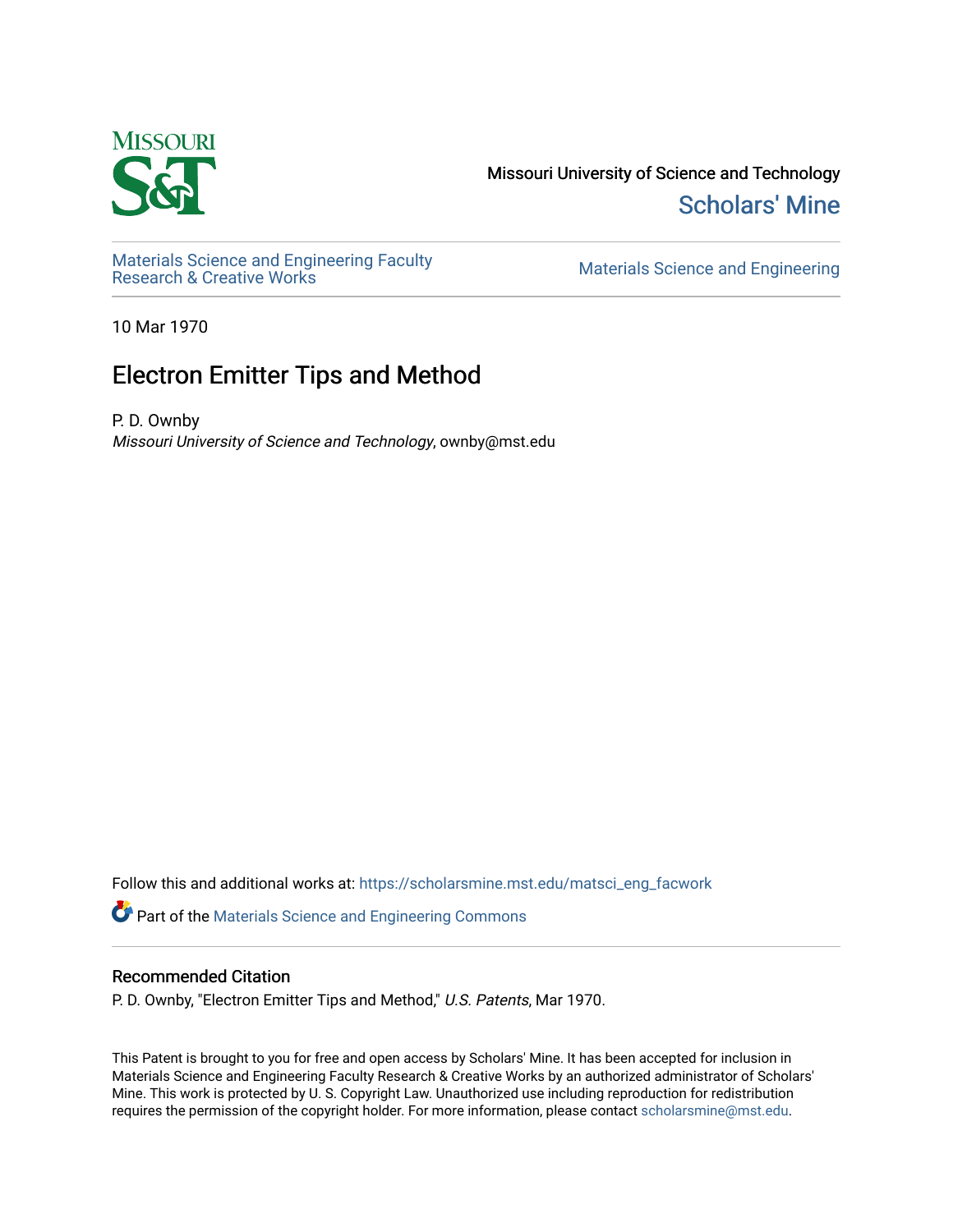March 10, 1970

P. D. OWNBY 3,500,104 ELECTRON EMITTER TIPS AND METHOD Fied June 23, 1967

 $F/G.$  /





 $F/G. 2$ 







INVENTOR.<br>PAUL DARRELL OWNBY BY GRAY, MASE & DUNSON BY Philips M. Sheven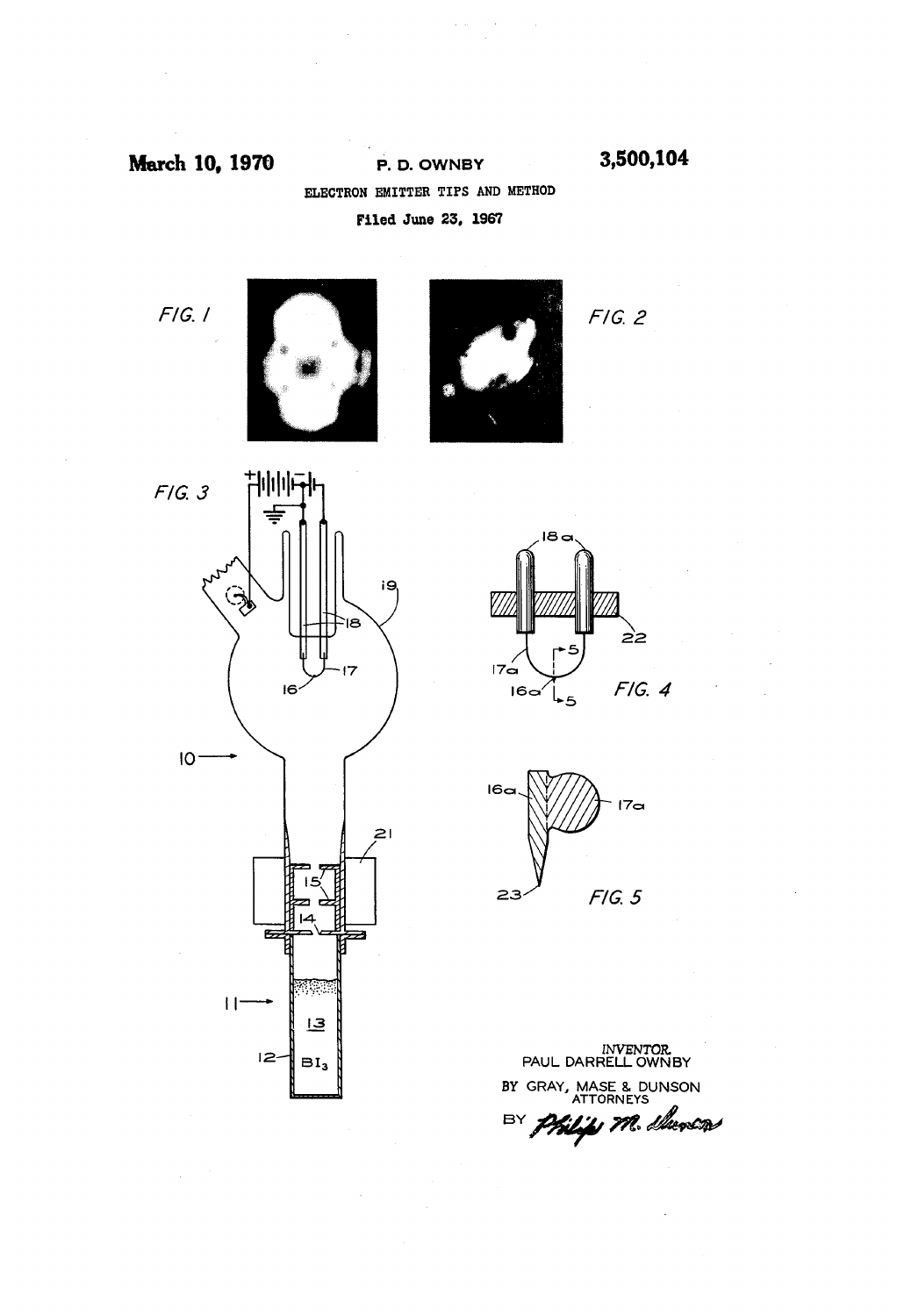United States Patent Office 3,500,104

 $\mathbf{1}$ 

3,500,104<br>ELECTRON EMITTER TIPS AND METHOD Paul Darrell Ownby, Columbus, Ohio, assignor to The Battelle Development Corporation, Columbus, Ohio, a corporation of Delaware Filed June 23, 1967, Ser. No. 648,373<br>Int. Cl. H01j 19/06<br>313—311 11 Claims

U.S. Cl. 313-311

 $\kappa$ 

## ABSTRACT OF THE DISCLOSURE

Boron is deposited on the (110) plane facet at the center of a tungsten electron emitter tip by chemical vapor deposition of boron triiodide. The emission current density is greatest in the center of the emitting area (FIG. 2). 5

### BACKGROUND OF THE INVENTION

Very high electron current densities can be produced  $_{20}$ by field emission of electrons from a metal surface. Current densities of the order of  $10<sup>7</sup>$  amp/cm.<sup>2</sup> can be produced by field emission. These are about a million times the current densities obtainable with thermionic emission. The high current densities are produced with anode volt-  $25$ ages of a mere few thousand volts by using a cathode with a very small radius of curvature, in the order of 1000 angstrom units. The field emission microscope utilizes this principle.

Cathodes are produced by chemically or electrochemi- 30 cally etching and polishing wires or crystals to fine points by various means or by using fine whiskers. Cathodes must have high strength to withstand the high field stresses imposed (10<sup>10</sup> dyne/cm.<sup>2</sup>). These emitters are small and therefore typically are single crystal surfaces whose shapes 35 can for simplicity be visualized as a hemisphere of emit ting surface. The current distribution varies over this sur face because of the local field strength and the local work function which depends on the atomic constitution of the chemical nature, and the presence of adsorbed layers.<br>The attractiveness of the field emitter as a source for surface, i.e., its crystal structure, crystal orientation, 40

electron optics and other devices is reduced because of the wide distribution and variation of the electron current over the emitter surface. To illustrate the problem, we 45 can consider a pattern from a field emission microscope (FEM). This pattern is essentially a map of the emission current density over the emitter surface. Consider a clean tungsten pattern as shown in FIG. 1. Emission is rela tively uniform inside the pattern outline, except in the 50 dark spots which represent low index planes of highest work functions. Tungsten is the most widely used and best general material for field emission. However, the texture of drawn tungsten wire is such that the crystals are aligned so that the  $(110)$  orientation is virtually al-  $55$ ways obtained at the point for emitters fabricated from tungsten wire. Unfortunately, the highest work function plane of tungsten (lowest emittance) is this central (110) plane. Therefore, another stable emitter whose current density would be greatest in the center of the tip would be 60 highly desirable for an electron optics source. Sophisticated experiments to produce field emitter tips with only one emitting facet have as yet been unsuccessful. (See Rognet, H., and Mignolet, J. C. P., "Electron Emission From Glass-Coated Metal Tips,' presented at the 13th From Giass-Coaled Metal Tips, presented at the 15th 65<br>Field Emission Symposium, Cornell, University, Septem-

ber 1966.)<br>Of work published to date, perhaps the closest ap-<br>proach to an ideal field emission source for this type of application is the well-known "double fried egg" pattern  $\gamma_0$  of zirconium on tungsten. Zirconium produces intense emission from the (100) regions of the tungsten tip. A

2

typical pattern comprises two highly emitting circular areas, with somewhat less emission coming from a larger concentric ring around each area. The rest of the pattern, including the central (110) area, is dark. Thus the emission current is split into two widely separated off-axis directions.

The present invention provides stable electron emitter tips from which the emission current is concentrated sub stantially in a single narrow beam in the direction of the

 $10$ axis of the tip, as is shown by the field emission micro scope pattern of FIG. 2. Thus a nearly ideal pattern is obtained having enhanced brightness from a single facet; and the extremely small emitting area provides coherence, facilitating electron interference effects.

### SUMMARY OF THE INVENTION

In the present invention, an emitter tip for an electron source comprises a tungsten wire tapering to a fine point having the crystals therein aligned with the (110) plane<br>perpendicular to the axis of the tip at the end of the point<br>and a thin deposit of boron on the (110) plane, whereby<br>the emission current is concentrated substantial triiodide.

A preferred method of making such an emitter tip from a tungsten wire wherein the crystals are aligned with the (110) plane perpendicular to its axis comprises tapering an end of the wire to a fine point, and depositing boron on the (110) plane at the end of the point. This may be done by chemical vapor deposition wherein molecules containing boron impinge onto the point with the wire maintained at elevated temperature during the deposition to decompose the molecules and thus to deposit boron on the plane.

The molecules preferably comprise a beam of boron triiodide from a Knudsen cell, having a flux density of about  $10^{12}$  to  $10^{17}$  molecules per square centimeter per second. The boron typically is deposited for about 1 to 60 minutes, with the wire maintained at about 1200 to 1600 $^{\circ}$  C. Where desired, to assure an optimum emission pattern, the deposit of boron may be substantially desorbed from the (110) plane, and again boron may be deposited there on.

#### BRIEF DESCRIPTION OF THE DRAWING

FIG. 1 is a field emission microscope pattern for an electron emitter tip made of clean tungsten.

FIG. 2 is a similar pattern for a tip made of tungsten having boron deposited thereon in accordance with this invention.<br>FIG. 3 is a schematic view, largely in longitudinal sec-

fiel. 3 is a schematic view, largely in the schematic view of the sten emitter tip and for producing and recording the field emission microscope pattern of the tip.

FIG. 4 is a sectional schematic view of an electron emitter tip source packaged for mounting in electron emission apparatus.

FIG. 5 is a sectional view in the plane  $5-5$  of FIG. 4.

#### DESCRIPTION OF THE PREFERRED EMBODIMENTS

Referring to FIG. 3, typical apparatus for preparing and testing electron emitter tips in accordance with the present invention comprises a field emission microscope 10 with a Knudsen cell 11 attached at the bottom thereof.<br>The Knudsen cell 11 comprises a sealed cylindrical copper container 12 partially filled with boron triiodide powder 13 and having an orifice 14. A beam of boron triiodide molecules effuses from the orifice 14 of the cell 12. The orifice 14 is maintained at a slightly higher temperature than the rest of the cell 11 by any suitable means such

Patented Mar. 10, 1970